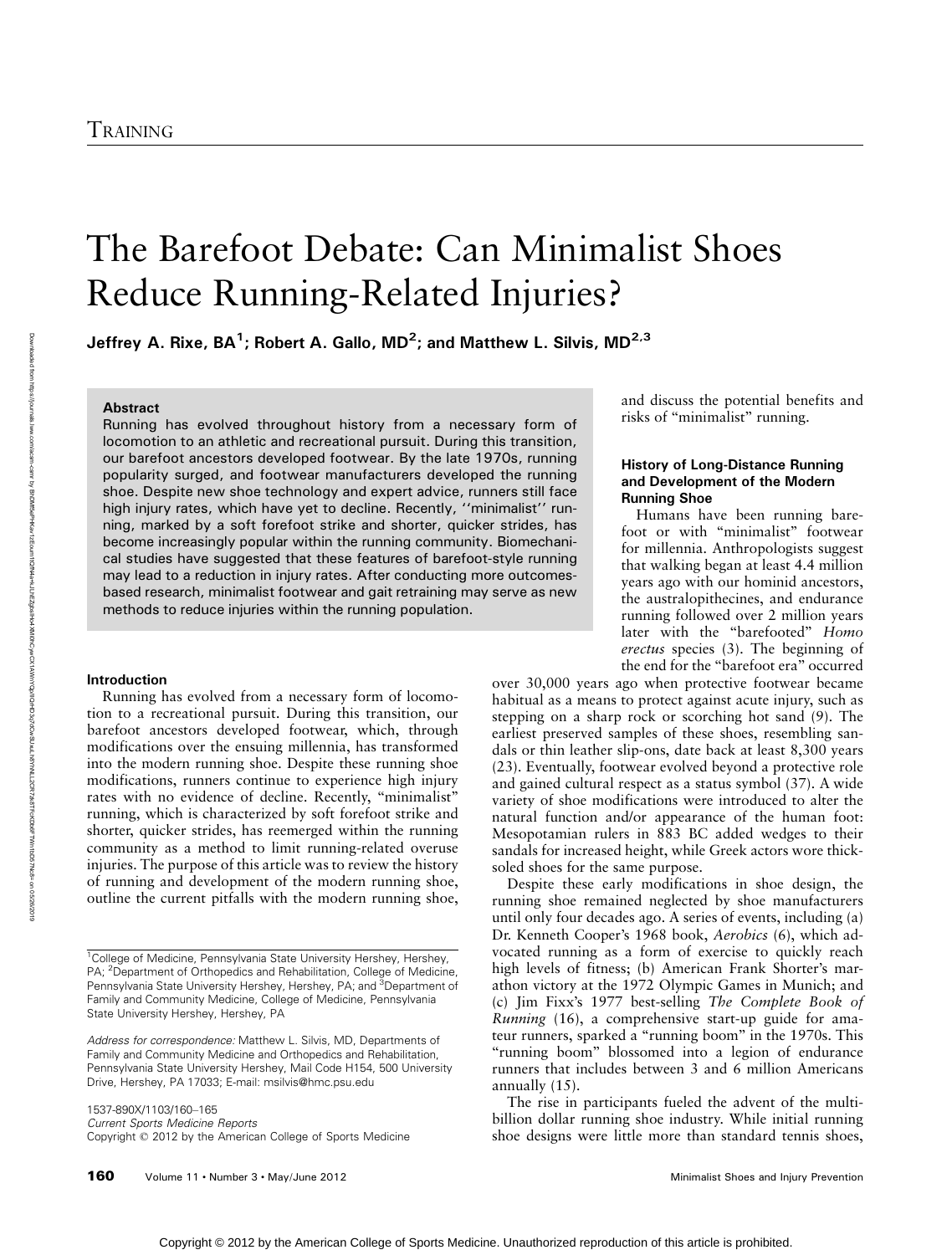footwear companies, such as Nike, began fashioning running shoes that featured cushioned, waffled soles to increase comfort and decrease the physical stresses of repetitive impact. The success of these models made the cushioned sole a standard within the industry despite any scientific evidence to confirm its efficacy in reducing injury in the sport.

Advances in running shoe technology continue to focus upon injury reduction. The latest fad in running shoe evolution has been the development of specific running shoes and orthotic inserts to accommodate the variable arches and foot shapes among runners. Three common recommendations include (a) motion control shoes for low arches, (b) cushioned trainer shoes for high arches, and (c) stability shoes for normal arches (1,5). While these modifications have gained popularity within the running community as a means to combat injury, there is currently limited data to suggest that these measures based on arch type or foot shape can reduce injury rates (13,20,22,30).

# Current State of Running Injuries

Despite the "advances" in running shoe technology and scores of expert training guides, endurance running injury rates have remained relatively constant throughout the past 30 years: 50% of runners, then and now, incur an injury annually with 25% of runners injured at any moment (15). The vast majority of these injuries involve the knee, leg, and foot (38). Risk factors for development of runningrelated injury have been characterized broadly into four categories, which include systemic (age, gender, weight, knee alignment, arch type, flexibility), running-/trainingrelated (training frequency/alterations/terrain, race distance, running experience, shoe age, pace), health (previous injury, medical problems), and lifestyle factors (alcohol use, smoking, cross-training) (38). While risk factors from each category have been correlated with increased and/or decreased injury rates, researchers and runners tend to focus upon modifying systemic and running-/training-related factors to limit the overall force subjected to the lower extremities during running and thereby preventing injury.

Much of the data regarding training regimens remain inconclusive (4,21). Nonetheless, research has demonstrated that (a) increasing mileage increases the risk of injury (18,26,39) and (b) certain anatomic variables are correlated with specific injuries. Notably, greater foot pronation correlates with shin splints (18,28), greater quadriceps angle correlates with patellofemoral pain (7,25), higher arches correlate with bony related injuries (41), and lower arches correlate with soft tissue damage (41). Prospective injury studies have found similar associations, linking both higher and lower than normal arches to all injuries, excessive or reduced hind-foot inversion to more stress fractures, greater knee valgus with all injuries, and higher tubercle sulcus angles with shin splints (39). Unfortunately, many endurance runners are unable and/or unwilling to decrease mileage, and the aforementioned previous efforts focusing upon correcting anatomic variables via orthotics and/or shoe modifications have not produced significant reductions in injury rates (20,22,30).

A growing faction of runners has turned their attention to dynamic running factors, i.e., "running form," as a potential method of reducing injury rates. In its simplest form, normal running gait begins with a lateral heel strike, followed by foot pronation during mid stance and foot supination during push-off (12,14). When runners land in heel strike, ground reaction forces reach 1.5 to 3 times body weight (24). Proper running gait is critical to absorb the impact of striking the ground and dissipate force throughout the kinetic chain of muscles, ligaments, tendons, and bones (14). In a study of exercise-related lower leg pain among undergraduate physical education students, subjects with pain had altered running patterns before the onset of injury (40). Specifically, injured individuals had markedly increased heel strike, pronation, medial-sided foot pressure, and lateral rolloff compared with their peers (40).

Recent research has demonstrated the effectiveness of gait training in reducing tibial stress fractures (8). In a recent study, 10 recreational heel-striking runners participated in gait retraining sessions. In each session, participants ran on a treadmill while watching the signal from a tibial accelerometer on a computer screen. Researchers gave simple instructions to help participants adjust to reduce the measured impact forces in real time. After 4 wk of training, participants had significant reductions in peak positive tibial acceleration, vertical instantaneous loading rate, vertical impact peak, and vertical average loading rate. Any increase in these measures in previous studies has been shown to increase stress fracture risk. The reductions observed from gait training more than double the observed effect with orthotic inserts. Gait retraining thus seems to be a potentially viable option for preventing tibial stress fractures and possibly other running-related injuries (29).

## The Rise of Minimalism

Amid this environment and spurred by Christopher McDougall's 2009 publication Born to Run: A Hidden Tribe, Superathletes, and the Greatest Race the World Has Never Seen (27), the "minimalist" movement has infiltrated the endurance running community. In his groundbreaking best seller, McDougall (27) described the unique running style of the Tarahumara Indians: members of this tribe from Mexico's Copper Canyon routinely run hundreds of miles per week wearing sandals with tire-tread soles. Instead of running with long strides and a pronounced heel strike, these runners used a ''barefoot style'' characterized by a short stride, light steps, and footwear with minimal protection and maximal flexibility (27).

Within the past few years, a growing body of biomechanics research, summarized in Table 1, has emerged to support the biomechanical advantages of "barefoot" running. By landing with a forefoot and/or midfoot strike rather than with a heel strike, "minimalist" runners are able to disperse impact forces more efficiently (27). Furthermore, even on hard surfaces, ''barefoot'' runners generate smaller collision forces than individuals wearing standard cushioned running shoes (24). The ability of "minimalist" runners to absorb impact more efficiently than shod runners has been hypothesized to result from adaptations of dense collection of plantar mechanoreceptors that ''feel the ground''; the somatosensory feedback is likely diminished in shod runners (31,32,36). Arch supports and orthotics may interfere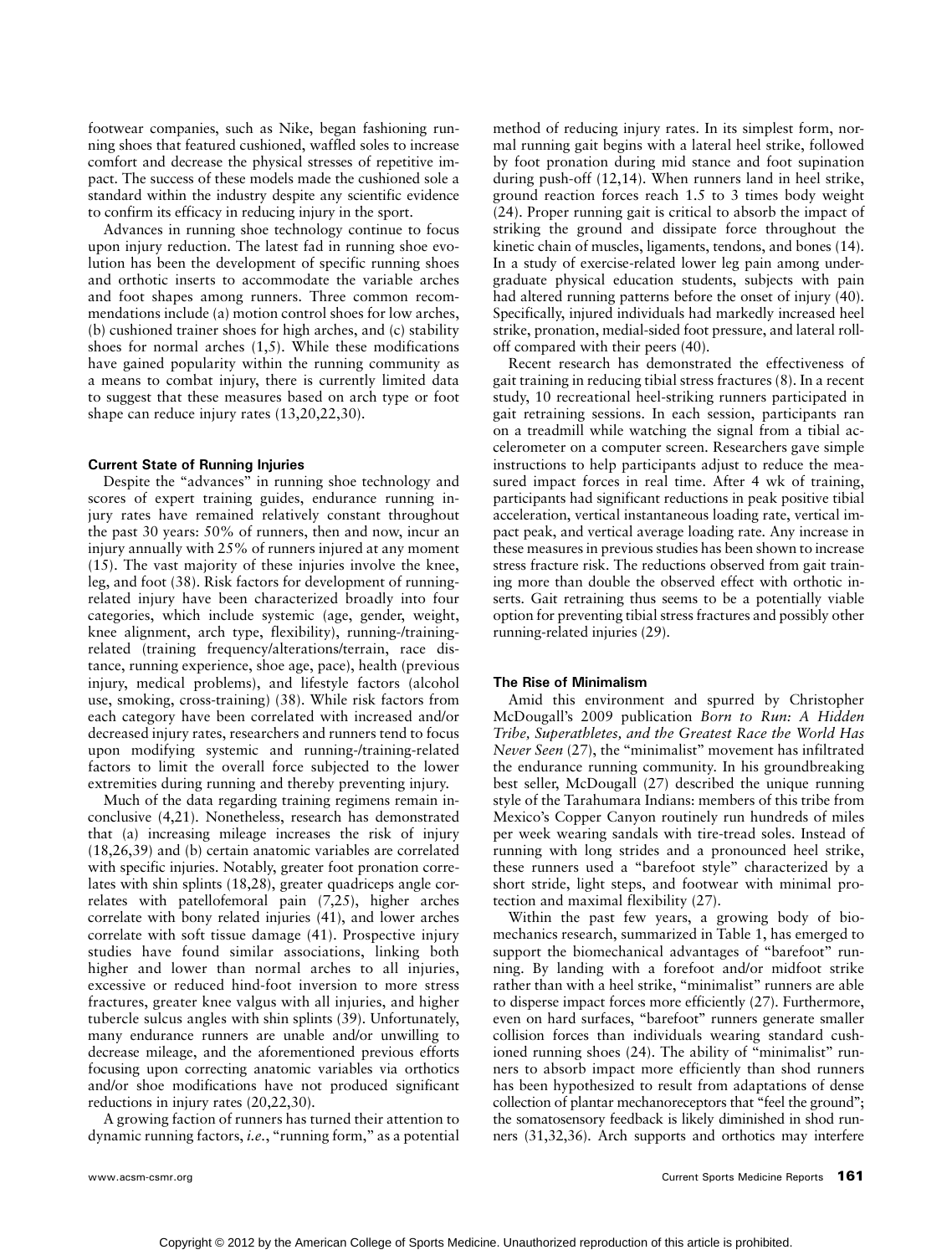### Table 1. Biomechanics research summary: barefoot versus shod running.

| <b>Biomechanics</b><br>Measurement                    | <b>Barefoot</b>                                    | Shod                                                               | Sources                                                                                                                                                                                                       |
|-------------------------------------------------------|----------------------------------------------------|--------------------------------------------------------------------|---------------------------------------------------------------------------------------------------------------------------------------------------------------------------------------------------------------|
| Abnormal joint torques at<br>the hip, knee, and ankle | Decreased                                          | Increased                                                          | Kerrigan et al. (19)                                                                                                                                                                                          |
| Ankle motion in stride                                | Increased                                          | Decreased                                                          | Bishop et al. (2), Lieberman et al. (24)                                                                                                                                                                      |
| Braking and pushing<br>impulses                       | Higher                                             | Lower                                                              | Divert et al. (10)                                                                                                                                                                                            |
| Distribution of plantar<br>pressures                  | Evenly over time<br>and foot surface               | Concentrated at the heel<br>immediately at time of<br>impact       | D'Aout et al. $(9)$                                                                                                                                                                                           |
| Foot position at landing                              | Plantarflexion, mid<br>foot, forefoot (m)          | Dorsiflexion, heel strike,<br>rear-foot strike                     | Bishop et al. (2), Lieberman et al. (24),<br>Squadrone and Gallozi (35)                                                                                                                                       |
| Foot width                                            | Increased                                          | Decreased                                                          | D'Aout et al. $(9)$                                                                                                                                                                                           |
| Ground contact time and<br>flight time                | Decreased                                          | Increased                                                          | Divert et al. (10), Squadrone and Gallozi (35)                                                                                                                                                                |
| Leg stiffness                                         | Decreased                                          | Increased                                                          | Bishop et al. (2)                                                                                                                                                                                             |
| Net running efficiency                                | Increased                                          | Decreased                                                          | Divert et al. (11), Squadrone and Gallozi (35)                                                                                                                                                                |
| Peak tibia internal rotation                          | Not assessed                                       | Decreased — in low-arch<br>runners wearing motion<br>control shoes | Butler <i>et al.</i> (5)                                                                                                                                                                                      |
| Perceived risk of injury                              | Lower                                              | Normal to higher,<br>regardless of shoe                            | Divert et al. (10), Kerrigan et al. (19), Knapik et al.<br>(20), Knapik et al. (22), Liberman et al. (24),<br>Robbins and Hanna (31), Robbins et al. (32),<br>Robbins et al. (33), Squadrone and Gallozi (35) |
| Preactivation of the triceps<br>surae                 | Increased                                          | Decreased                                                          | Divert et al. (10)                                                                                                                                                                                            |
| "Protective"<br>somatosensory feedback                | Increased                                          | Decreased                                                          | Robbins and Hanna (31), Robbins et al. (32),<br>Robbins et al. (33)                                                                                                                                           |
| Stride frequency                                      | Increased                                          | Decreased                                                          | Divert et al. (11), Squadrone and Gallozi (35)                                                                                                                                                                |
| Stride length                                         | Decreased                                          | Increased                                                          | Kerrigan et al. (19), Squadrone and Gallozi (35)                                                                                                                                                              |
| Tibia shock/acceleration                              | Decreased - with<br>biofeedback gait<br>retraining | Decreased - in high-arch<br>runners wearing<br>cushioned trainers  | Butler et al. (5), Crowell and Davis (8)                                                                                                                                                                      |
| Toe movement:<br>hyperextension before<br>contact     | Normal                                             | Restricted                                                         | Stewart (37)                                                                                                                                                                                                  |
| <b>Vertical impact</b><br>peak/collision force        | Decreased (m)                                      | Increased                                                          | Crowell and Davis (8), D'Aout et al. (9),<br>Divert et al. (10), Robbins and Hanna (31),<br>Squadrone and Gallozi (35)                                                                                        |

m, applies to minimalist shoes.

further with the downward deflection of the medial arch upon loading and blunt the innate protective mechanism (32).

To date, no clinical studies have been published to substantiate the claims of injury reduction using a ''minimalist'' style. Opponents of ''barefoot'' running maintain that the "minimalist" style may alter the type, not incidence, of running injuries. By increasing impact forces on the forefoot and mid foot, "minimalist" runners may be subjected to increased rates of forefoot and midfoot injuries and plantar skin breakdown compared with shod runners. While cases of metatarsal stress fractures in ''barefoot'' runners have been reported (17), some researchers contend that the plantar surface of the foot resists perforation while providing sufficient protection to local bony structures (32). The elaborate sensory feedback on the plantar foot, which is able to tolerate substantial abrasive loads, should minimize any risk of skin perforation or pain associated with "barefoot" running (32,33,36).

Nonetheless, given these potential concerns, the transition to "barefoot" from a shod running style should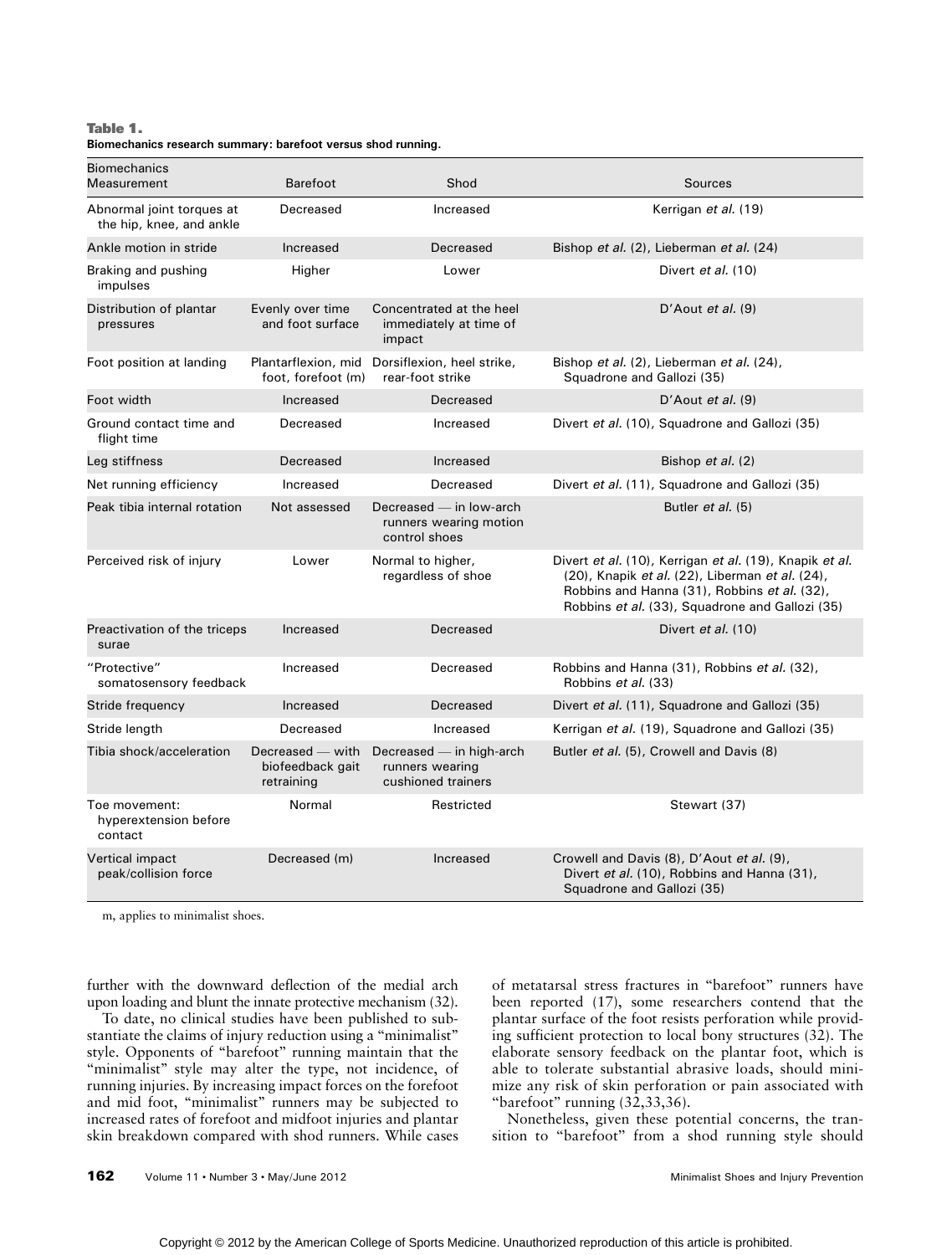Table 2. Pennsylvania State University Hershey BAREFOOT Essentials.

| <b>BAREFOOT</b><br>Essentials | Explanation                                                                                                                                                                                                     | Application                                                                                                                                                                                                             |
|-------------------------------|-----------------------------------------------------------------------------------------------------------------------------------------------------------------------------------------------------------------|-------------------------------------------------------------------------------------------------------------------------------------------------------------------------------------------------------------------------|
| B. Body<br>alignment          | Proper posture is a key element of good<br>running form. Positioning each joint<br>correctly will help coordinate legs and<br>arm motion, preventing wasted                                                     | Throughout your runs, try to keep your head level,<br>back straight, and torso leaning very slightly forward.<br>Focus on keeping your elbows at 90 degrees and<br>driving straight ahead from your hips and shoulders. |
|                               | lateral energy.                                                                                                                                                                                                 | To ensure that your body is in correct<br>alignment, watch yourself run in a mirror.                                                                                                                                    |
| A. Air-ground<br>awareness    | Runners must know both how their bodies<br>interact with the ground and how they reposition<br>themselves in midair. The idea is not to tighten<br>up and be a perfect running "robot" but simply               | The push-off height naturally will vary among individuals<br>but should remain consistent for a given individual<br>during a run.                                                                                       |
|                               | to be conscious of how your body moves through<br>the air and leaps off the ground with each step.                                                                                                              | Work to "soften" or relax your legs until your head<br>bobbing is minimized as much as possible.                                                                                                                        |
|                               |                                                                                                                                                                                                                 | In midair, keep your body centered without flailing<br>arms or legs outside.                                                                                                                                            |
| R. Reach softly               | The phrase "reach softly" is meant to conjure up<br>an image of a hand reaching out to touch a soft<br>object. Barefoot runners hyperextend (pull up)                                                           | To replicate this feel in minimalist shoes,<br>select a model that gives your toes good<br>range of motion and your feet plenty of flexibility.                                                                         |
|                               | their toes before touching the ground, leave<br>them extended on contact, and flex them just<br>before leaving the surface. This sequence of<br>events gives a runner the best possible feel<br>for the ground. | Running barefoot allows the runner<br>to maximally adapt to the running<br>surface (pavement, grass, etc.),<br>making changes in leg stiffness<br>and ankle movement.                                                   |
|                               |                                                                                                                                                                                                                 | Really try to feel the ground with your feet, and<br>think about running as softly as possible.                                                                                                                         |
| E. Effortless<br>energy       | The gentle foot plants, smooth arm swing,<br>stable head position, and soft legs involved<br>in a barefoot technique should make running<br>more enjoyable and give you more stamina<br>during workouts.        | When you get comfortable with the<br>barefoot/minimalist technique, the<br>running motion should feel easy and light.                                                                                                   |
|                               |                                                                                                                                                                                                                 | Think about "floating" across the trail, treadmill,<br>or road instead of pounding away with each step.                                                                                                                 |
| F. Foot control               | Recognizing the subtleties of how your foot moves<br>during a run is a great step to improving form.<br>The major goals are to reduce the heel strike<br>and other detrimental running motions that             | Ask yourself, what part of my foot is<br>striking the ground first? Do my feet<br>move similarly or does one of them<br>rotate in/out more than the other?                                                              |
|                               | conventional shoes allow for.                                                                                                                                                                                   | Focus on a short consistent stride, landing softly<br>on the balls of your feet. If you feel yourself slipping<br>back into old habits, acknowledge the slip and practice<br>adjusting on the fly.                      |
| O. Optimize rest              | A major problem for runners is knowing when and<br>why to let the body rest. Running for back-to-back<br>days can be brutal, especially if these runs are                                                       | Treat barefoot days as high-intensity days by<br>following up with lower intensity ones<br>(cross-training or conversation-pace runs).                                                                                  |
|                               | performed at high intensity (intervals or<br>speed work), with a new shoe, or on a<br>new surface.                                                                                                              | Your calves and shins and the internal musculature<br>of your feet will get a harder workout than before<br>and thus need more time to recoup.                                                                          |
|                               |                                                                                                                                                                                                                 | Make sure you nourish your body with adequate<br>protein and carbohydrates after your workouts<br>in order to speed muscle recovery.                                                                                    |
| O. Organized<br>change        | Change in technique takes time to master.<br>The transition to proper barefoot running<br>can frequently involve a sequence of "discoveries"                                                                    | Recognize that the transition will take each<br>individual a different amount of time, and thus,<br>it cannot be laid out perfectly in terms of days or weeks.                                                          |
|                               | of what it feels like to have run "softly"<br>or with "bird steps."                                                                                                                                             | Take an organized approach to mastering<br>each drill. Then, link them.                                                                                                                                                 |

(Continued on next page)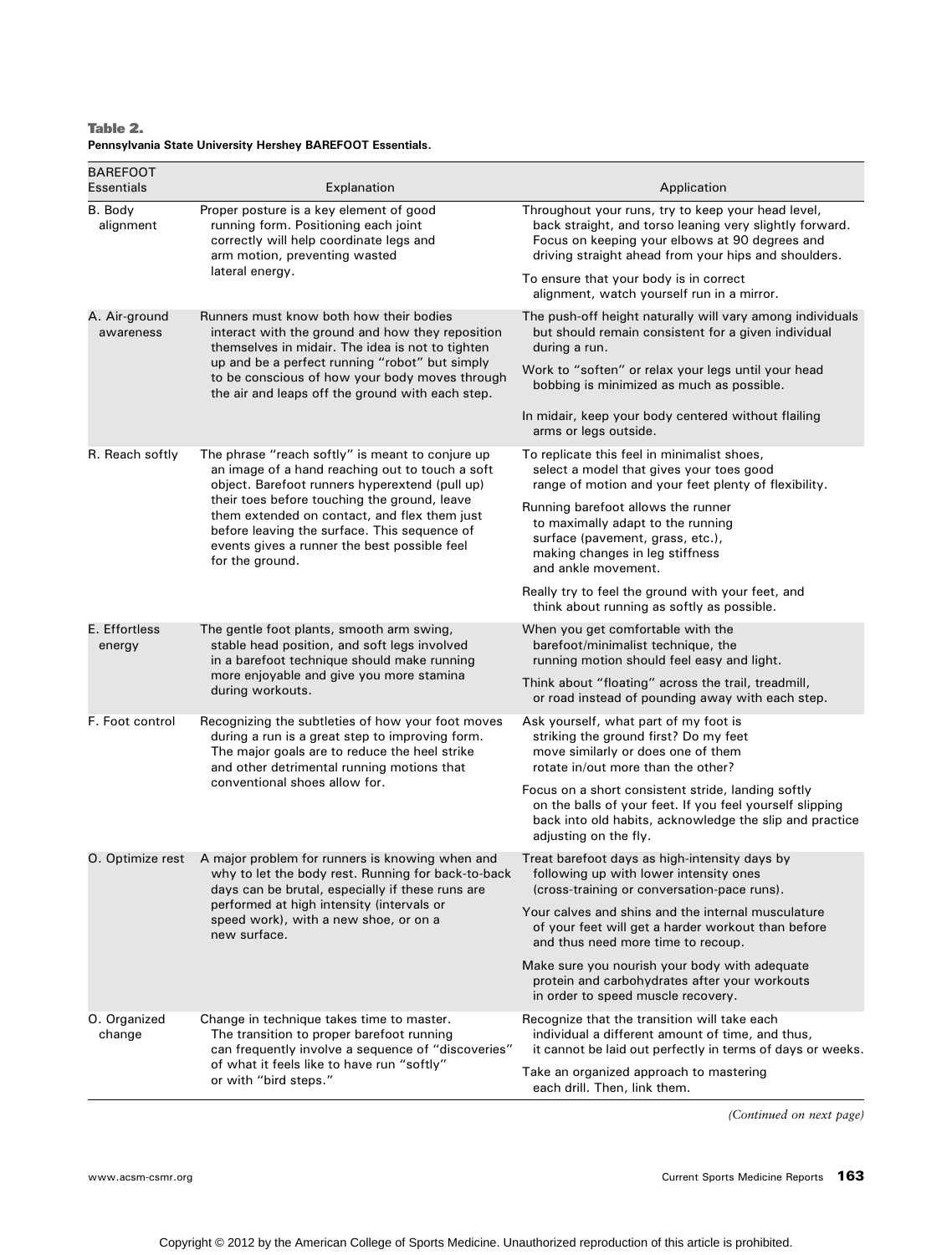Table 2. Continued.

| <b>BAREFOOT</b><br>Essentials | Explanation                                                                                                                                                                                                                                                                                                                                    | Application                                                                                                                                                                                                                                                                    |
|-------------------------------|------------------------------------------------------------------------------------------------------------------------------------------------------------------------------------------------------------------------------------------------------------------------------------------------------------------------------------------------|--------------------------------------------------------------------------------------------------------------------------------------------------------------------------------------------------------------------------------------------------------------------------------|
| T. Tune in                    | "Tuning in" ties all the other BAREFOOT Essentials<br>together: recognizing body alignment, knowing<br>how you interact with the air and ground, feeling<br>the ball of your foot against the surface, noting<br>the effortlessness of your stride, controlling foot<br>movement, understanding when to rest, and<br>allowing time for change. | If you feel any kind of pain during your runs,<br>take note of it, and slow down or stop if necessary.<br>If the pain feels like a severe or recurring injury,<br>stop running and seek medical advice.<br>Being aware of <i>how</i> you run will<br>make you a better runner! |

proceed cautiously to prevent injury. We have developed the BAREFOOT Essentials as a tool to assist runners in making this transition successfully (Table 2).

True ''minimalist'' running shoes should be lightweight  $(\leq 8 \text{ oz})$  and highly flexible with an expanded toe box, no elevated heel (heel-toe drop  $\le$ 5 cm), reduced padding, and minimal artificial support (i.e., air gel compartments)  $(34-36)$ . All of these features allow the wearer of a minimalist shoe to "run barefoot" while avoiding acute puncture wounds, severe changes in surface temperature, infection, and other issues encountered in the unshod state. Runners wearing minimalist shoes, with practice, will approximate closely the ''ideal'' barefoot form with its characteristic softer impact, midfoot or forefoot strike pattern, and shorter, more frequent strides (2,11,19,24,35). Making this change in footwear and in associated running form potentially could reduce injury rates, a goal that modern running shoes have yet to achieve.

#### **Conclusions**

Despite a series of modifications to the modern running shoe, endurance runners continue to be plagued by overuse injuries. A "minimalist" running style, which features short strides and midfoot/forefoot strike, has been proposed to limit these injuries. While there is biomechanical evidence to support the ability of "barefoot" runners to disperse impact forces, no clinical study has demonstrated its superiority in reducing injury. If a transition to a "minimalist" style is contemplated, runners should proceed cautiously to avoid acute injury. The continued controversy over the efficacy of barefoot versus shod running and the associated impact on injury rates necessitates more outcomes-based research.

The authors declare no conflict of interest and do not have any financial disclosures.

#### References

- 1. Asplund CA, Brown DL. The running shoe prescription: fit for performance. Phys. Sportsmed. 2005; 33:17-24.
- 2. Bishop M, Fiolkowski P, Conrad B, et al. Athletic footwear, leg stiffness, and running kinematics. J. Athl. Train. 2006; 41:387-92.
- 3. Bramble DM, Lieberman DE. Endurance running and the evolution of Homo. Nature. 2004; 432:345-52.
- 4. Buist I, Bredeweg SW, van Mechelen W, et al. No effect of a graded training program on the number of running-related injuries in novice runners: a randomized controlled trial. Am. J. Sports Med. 2008; 36:33-9.
- 5. Butler RJ, Hamill J, Davis I. Effect of footwear on high and low arched runners' mechanics during a prolonged run. Gait Posture 2007; 26:219-25.
- 6. Cooper KH. Aerobics. New York (NY): Bantam Books/Random House Publishing; 1968.
- 7. Cowan DN, Jones BH, Frykman PN, et al. Lower limb morphology and risk of overuse injury among male infantry trainees. Med. Sci. Sports Exerc. 1996; 28:945-52.
- 8. Crowell H, Davis I. Gait retraining to reduce lower extremity loading in runners. Clin. Biomech. (Bristol, Avon). 2011; 26:78-83.
- 9. D'Aout K, Pataky T, Clercq D, Aerts P. The effects of habitual footwear use: foot shape and function in native barefoot walkers. Footwear Sci. 2009;  $1:81 - 94.$
- 10. Divert C, Mornieux G, Baur H, et al. Mechanical comparison of barefoot and shod running. Int. J. Sports Med. 2005; 26:593-8.
- 11. Divert C, Mornieux G, Freychat P, et al. Barefoot-shod running differences: shoe or mass effect? Int. J. Sports Med. 2008; 29:512-8.
- 12. Dugan SA, Bhat KP. Biomechanics and analysis of running gait. Phys. Med. Rehabil. Clin. N. Am. 2005; 16:603-21.
- 13. Ferber R, Hreljac A, Kendall K. Suspected mechanisms in the cause of overuse running injuries: a clinical review. Sports Health. 2009; 1:242-6.
- 14. Fields KB, Bloom OJ, Priebe D, Foreman B. Basic biomechanics of the lower extremity. Prim. Care. 2005; 32:245-51.
- 15. Fields KB, Sykes J, Walker K, Jackson J. Prevention of running injuries. Curr. Sports Med. Rep. 2010; 9:176-82.
- 16. Fixx J. The Complete Book of Running. New York (NY): Random House Publishing; 1977
- 17. Giuliani J, Masini B, Alitz C, Owens BD. Barefoot-simulating footwear associated with metatarsal stress injury in 2 runners. Orthopedics. 2011; 34:e320-3.
- 18. Harrast MA, Colonno D. Stress fractures in runners. Clin. Sports Med. 2010; 29:399-416.
- 19. Kerrigan D, Franz J, Keenan G, et al. The effect of running shoes on lower extremity joint torques.  $PM R. 2009; 1:1058-63.$
- 20. Knapik JJ, Brosch LC, Venuto M, et al. Effect on injuries of assigning shoes based on foot shape in air force basic training. Am. J. Prev. Med. 2010; 38:S197-211.
- 21. Knapik JJ, Sharp MA, Canham-Chervak M, et al. Risk factors for trainingrelated injuries among men and women in basic combat training. Med. Sci. Sports Exerc. 2001; 33:946-54.
- 22. Knapik JJ, Trone D, Swedler D, et al. Injury reduction effectiveness of assigning running shoes based on plantar shape in Marine Corps basic training. Am. J. Sports Med. 2010; 38:1759-67
- 23. Kuttruff JT, DeHart SG, O'Brien MJ. 7500 years of prehistoric footwear from Arnold Research Cave, Missouri. Science. 1998; 281:72-5.
- 24. Lieberman D, Venkadesan M, Werbel W, et al. Foot strike patterns and collision forces in habitually barefoot versus shod runners. Nature. 2010; 463:531-5.
- 25. Lin F, Wilson NA, Makhsous M, et al. In vivo patellar tracking induced by individual quadriceps components in individuals with patellofemoral pain. J. Biomech. 2010; 43:235-41.
- 26. Macera CA, Pate RR, Powell KE, et al. Predicting lower-extremity injuries among habitual runners. Arch. Intern. Med. 1989; 149:2565-8.